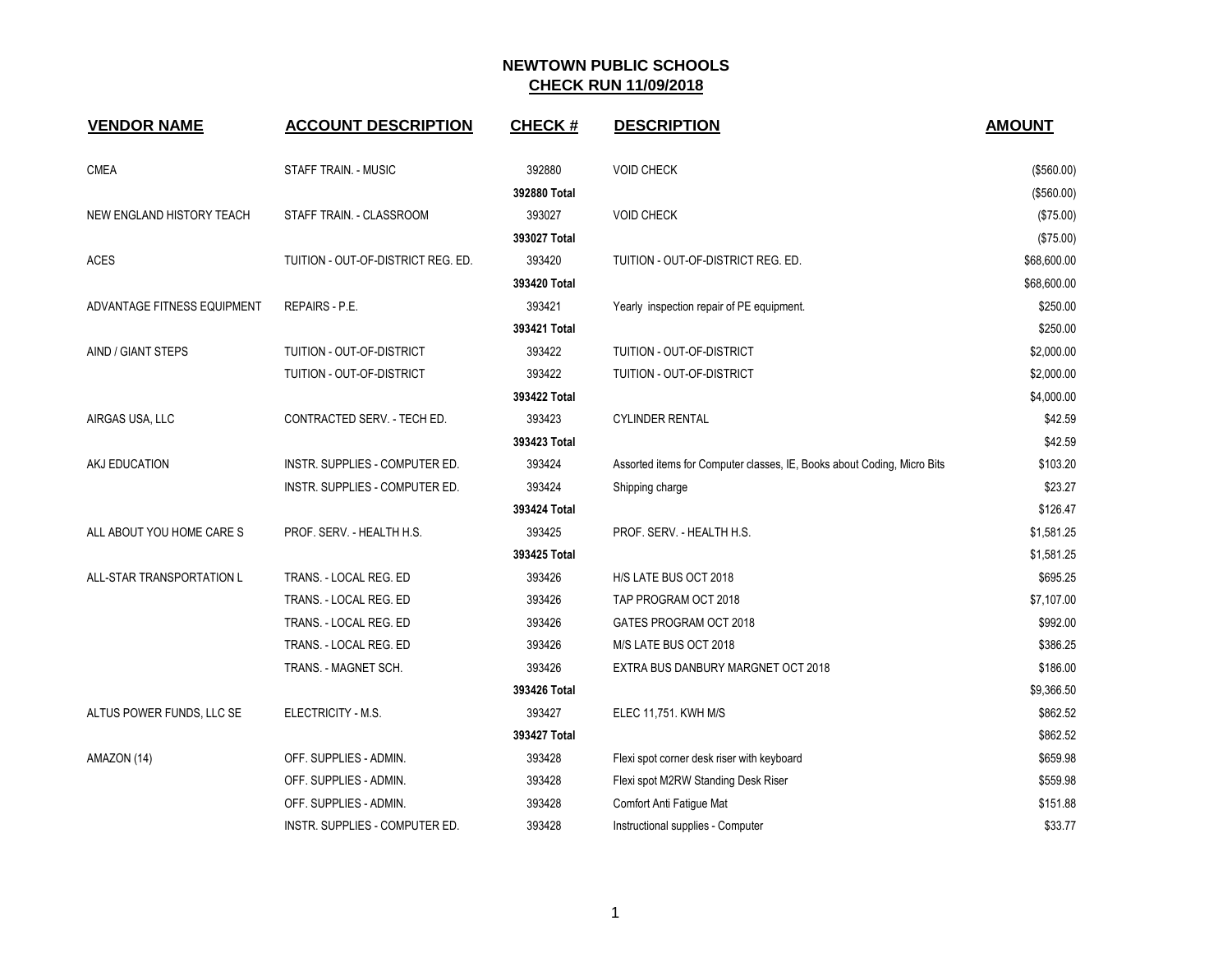| <b>VENDOR NAME</b>        | <b>ACCOUNT DESCRIPTION</b>       | <b>CHECK#</b> | <b>DESCRIPTION</b>                                                       | <b>AMOUNT</b> |
|---------------------------|----------------------------------|---------------|--------------------------------------------------------------------------|---------------|
| AMAZON (14)               | <b>INSTR. SUPPLIES - SCIENCE</b> | 393428        | Instructional supplies - Science                                         | \$121.84      |
|                           | INSTR. SUPPLIES - SCIENCE        | 393428        | Instructional supplies - Science                                         | \$419.70      |
|                           |                                  | 393428 Total  |                                                                          | \$1,947.15    |
| AMAZON (9)                | INSTR. SUPPLIES - TECH ED.       | 393429        | Set of 12 Wholesale Cotton Tote Bags 100% Cotton Reusable Tote Bags      | \$157.27      |
|                           | INSTR. SUPPLIES - TECH ED.       | 393429        | Corsair Vengeance LPX 32GB (4 x 8GB) DDR4 DRAM 2400MHz                   | \$5.99        |
|                           | INSTR. SUPPLIES - TECH ED.       | 393429        | Corsair Vengeance LPX 32GB (4 x 8GB) DDR4 DRAM 2400MHz                   | \$354.21      |
|                           | INSTR. SUPPLIES - TECH ED.       | 393429        | Corsair Vengeance LPX 32GB (4 x 8GB) DDR4 DRAM 2400MHz                   | \$7.54        |
|                           | INSTR. SUPPLIES - TECH ED.       | 393429        | VANKYO Leisure 410 LED ProjectorVANKYO Leisure 4                         | \$265.90      |
|                           | INSTR. SUPPLIES - TECH ED.       | 393429        | VANKYO Leisure 410 LED ProjectorVANKYO Leisure 4                         | \$116.70      |
|                           | INSTR. SUPPLIES - SCIENCE        | 393429        | certified organic heirloom seeds                                         | \$55.16       |
|                           | INSTR. SUPPLIES - SCIENCE        | 393429        | The Secret Life of Bees -Marks & Diaz                                    | \$28.00       |
|                           | INSTR. SUPPLIES - T.A.P./FLEX    | 393429        | Speedball Speedy-Carve Rubber Stamp Making Kit                           | \$143.20      |
|                           | INSTR. SUPPLIES - SCIENCE        | 393429        | 3HDMI cables for Science classrooms NHS nicholson (25ft)                 | \$46.18       |
|                           | INSTR. SUPPLIES - TECH ED.       | 393429        | MARKERS-BATTERIES- CARD STOCK                                            | \$20.97       |
|                           | INSTR. SUPPLIES - TECH ED.       | 393429        | MARKERS-BATTERIES- CARD STOCK                                            | \$23.98       |
|                           | INSTR. SUPPLIES - TECH ED.       | 393429        | MARKERS- BATTERIES- CARD STOCK                                           | \$47.97       |
|                           | INSTR. SUPPLIES - TECH ED.       | 393429        | MARKERS- BATTERIES- CARD STOCK                                           | \$113.55      |
|                           | INSTR. SUPPLIES - ENGLISH        | 393429        | 4 SURGE PROTECTORS-ENGLISH DEPT                                          | \$21.98       |
|                           | <b>INSTR. SUPPLIES - SCIENCE</b> | 393429        | 4 SURGE PROTECTORS-SCIENCE DEPT                                          | \$21.98       |
|                           | REPAIRS - C.W.E.                 | 393429        | <b>BULLETIN BOARD REPLACEMENT</b>                                        | \$131.88      |
|                           | INSTR. SUPPLIES - WORLD LANG.    | 393429        | WL Dept supplies: (2 decks) Spanish playing cards and laminating pouches | \$56.28       |
|                           | INSTR. SUPPLIES - SOC. STUDIES   | 393429        | SS Dept supplies: (2) Double-sided foam mounting tape packs              | \$9.99        |
|                           |                                  | 393429 Total  |                                                                          | \$1,628.73    |
| AMERICAN RED CROSS        | STAFF TRAIN. - HEALTH ADMIN.     | 393430        | CPR/FIRST AID TRAINING 2018/19                                           | \$112.00      |
|                           |                                  | 393430 Total  |                                                                          | \$112.00      |
| AQUARION WATER COMPANY OF | WATER - H.                       | 393431        | WATER 200332183 43 THOU GAL                                              | \$461.71      |
|                           | WATER - S.H.                     | 393431        | WATER 200389638 S/H FIRE LINE                                            | \$182.21      |
|                           | WATER - S.H.                     | 393431        | WATER 200391787 48 THOU GAL                                              | \$626.97      |
|                           | WATER - M.G.                     | 393431        | WATER 200331002 65 THOU GAL                                              | \$594.09      |
|                           | WATER - M.G.                     | 393431        | WATER 200330675 M/G FIRE LINE                                            | \$182.21      |
|                           | WATER - M.S.                     | 393431        | WATER 200330637 63 THOU GAL                                              | \$582.05      |
|                           | WATER - H.S.                     | 393431        | WATER 200331205 3 THOU GAL                                               | \$53.18       |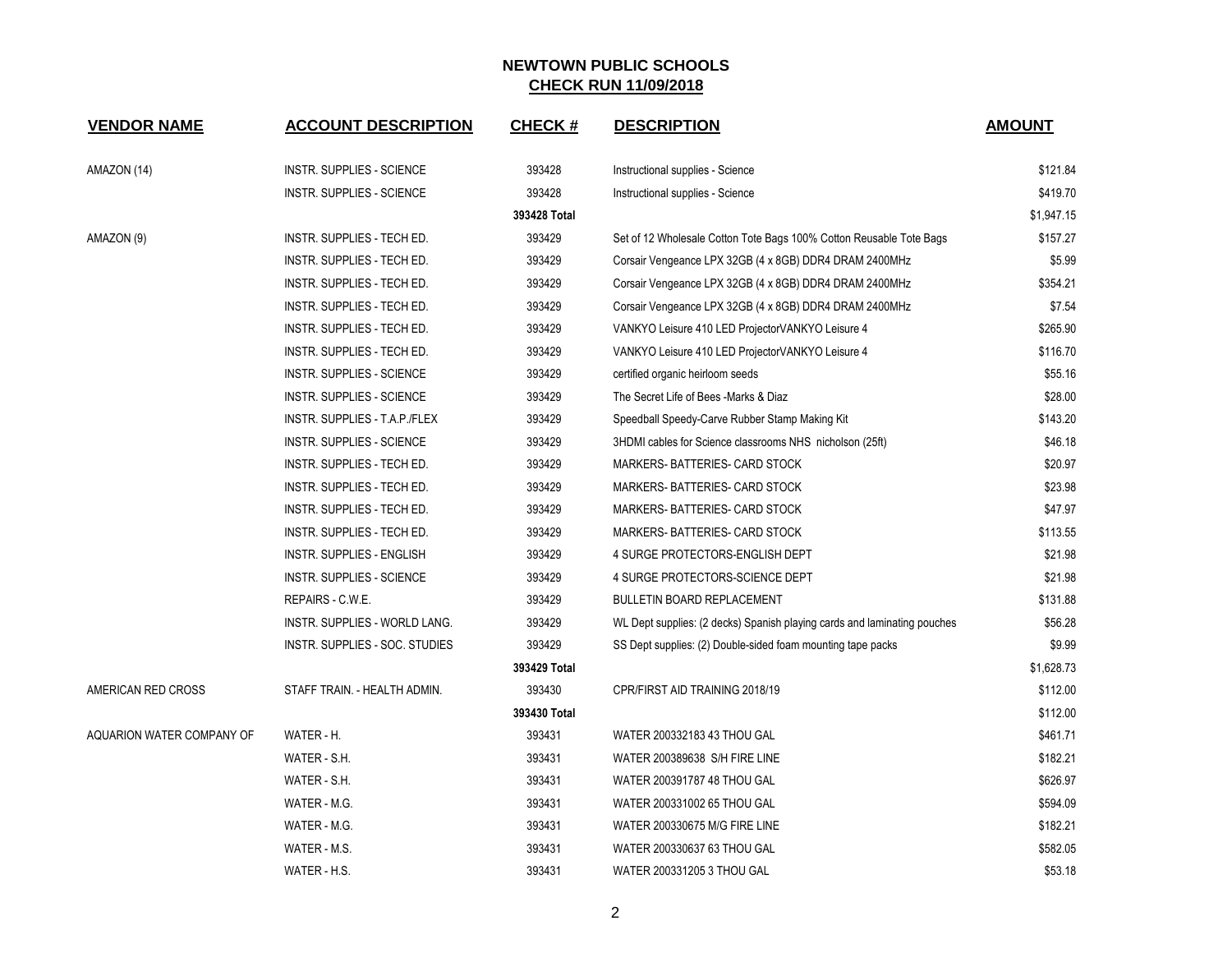| <b>VENDOR NAME</b>              | <b>ACCOUNT DESCRIPTION</b>         | <b>CHECK#</b> | <b>DESCRIPTION</b>                                                   | <b>AMOUNT</b> |
|---------------------------------|------------------------------------|---------------|----------------------------------------------------------------------|---------------|
| AQUARION WATER COMPANY OF       | WATER - H.S.                       | 393431        | WATER 200328345 H/S IRRIGATION                                       | \$209.73      |
|                                 | WATER - H.S.                       | 393431        | WATER 200327318 H/S FIRE LINE                                        | \$182.21      |
|                                 |                                    | 393431 Total  |                                                                      | \$3,074.36    |
| <b>AT&amp;T MOBILITY</b>        | <b>TELEPHONE &amp; CABLE</b>       | 393432        | AT&T MOBILE PHONE SERV 2018/19                                       | \$132.96      |
|                                 | <b>TELEPHONE &amp; CABLE</b>       | 393432        | AT&T MOBILE PHONE SERV 2018/19                                       | \$132.96      |
|                                 |                                    | 393432 Total  |                                                                      | \$265.92      |
| <b>BEN BRONZ FOUNDATION INC</b> | TUITION - OUT-OF-DISTRICT          | 393433        | TUITION - OUT-OF-DISTRICT                                            | \$5,200.00    |
|                                 |                                    | 393433 Total  |                                                                      | \$5,200.00    |
| <b>BRIDGEPORT BOARD OF</b>      | TUITION - OUT-OF-DISTRICT REG. ED. | 393434        | TUITION - OUT-OF-DISTRICT REG. ED.                                   | \$3,000.00    |
|                                 |                                    | 393434 Total  |                                                                      | \$3,000.00    |
| BYRNE, SABRINA                  | STAFF TRAVEL - CLASSROOM           | 393435        | TRAVEL OCT 2018                                                      | \$123.60      |
|                                 |                                    | 393435 Total  |                                                                      | \$123.60      |
| CANFIELD, CHRISTIAN             | INSTR. SUPPLIES - SCIENCE          | 393436        | <b>SCIENCE SUPPLIES</b>                                              | \$12.48       |
|                                 |                                    | 393436 Total  |                                                                      | \$12.48       |
| CARLSON, ERIKA                  | STAFF TRAIN. - CLASSROOM           | 393437        | CELA/CASL CONF                                                       | \$170.00      |
|                                 |                                    | 393437 Total  |                                                                      | \$170.00      |
| CBS LLC                         | REPAIRS - INFO. TECH.              | 393438        | Epson 570 SSt with wall mount, wall plate, with VGA, HDMI, Audio     | \$1,553.00    |
|                                 | EQUIPMENT - INFO. TECH.            | 393438        | Epson 970 Ceiling projector 4000 lumens, HDMI, VGA, Audio Wall Plate | \$1,188.00    |
|                                 | EQUIPMENT - INFO. TECH.            | 393438        | Epson 680 Short Throw replacing NEC NP600S - projector, mount        | \$1,553.00    |
|                                 | EQUIPMENT - INFO. TECH.            | 393438        | Epson 570 SS with wall mount, wall plate, VGAmHDMI Audio,            | \$1,553.00    |
|                                 | EQUIPMENT - INFO. TECH.            | 393438        | Epson 970 4000 Lumens 1 MGS Cart -1 Tech                             | \$1,298.00    |
|                                 |                                    | 393438 Total  |                                                                      | \$7,145.00    |
| <b>CECA</b>                     | STAFF TRAIN. - COMPUTER ED.        | 393439        | CECA 2018 Registrations                                              | \$850.00      |
|                                 |                                    | 393439 Total  |                                                                      | \$850.00      |
| CHESTER TECHNICAL SERVICE       | REPAIRS - WORLD LANG.              | 393440        | Headset replacement equipment for NHS Language Lab (SHS100).         | \$700.00      |
|                                 | REPAIRS - WORLD LANG.              | 393440        | Shipping fee.                                                        | \$16.00       |
|                                 |                                    | 393440 Total  |                                                                      | \$716.00      |
| <b>CMEA</b>                     | STAFF TRAIN. - MUSIC               | 393441        | School Association Fee per attached                                  | \$140.00      |
|                                 |                                    | 393441 Total  |                                                                      | \$140.00      |
| CONNEC-TO-TALK                  | PROF. SERV. - PSYCH/MED. EVAL.     | 393442        | PROF. SERV. - PSYCH/MED. EVAL.                                       | \$1,120.00    |
|                                 | PROF. SERV. - PSYCH/MED. EVAL.     | 393442        | PROF. SERV. - PSYCH/MED. EVAL.                                       | \$1,120.00    |
|                                 |                                    | 393442 Total  |                                                                      | \$2,240.00    |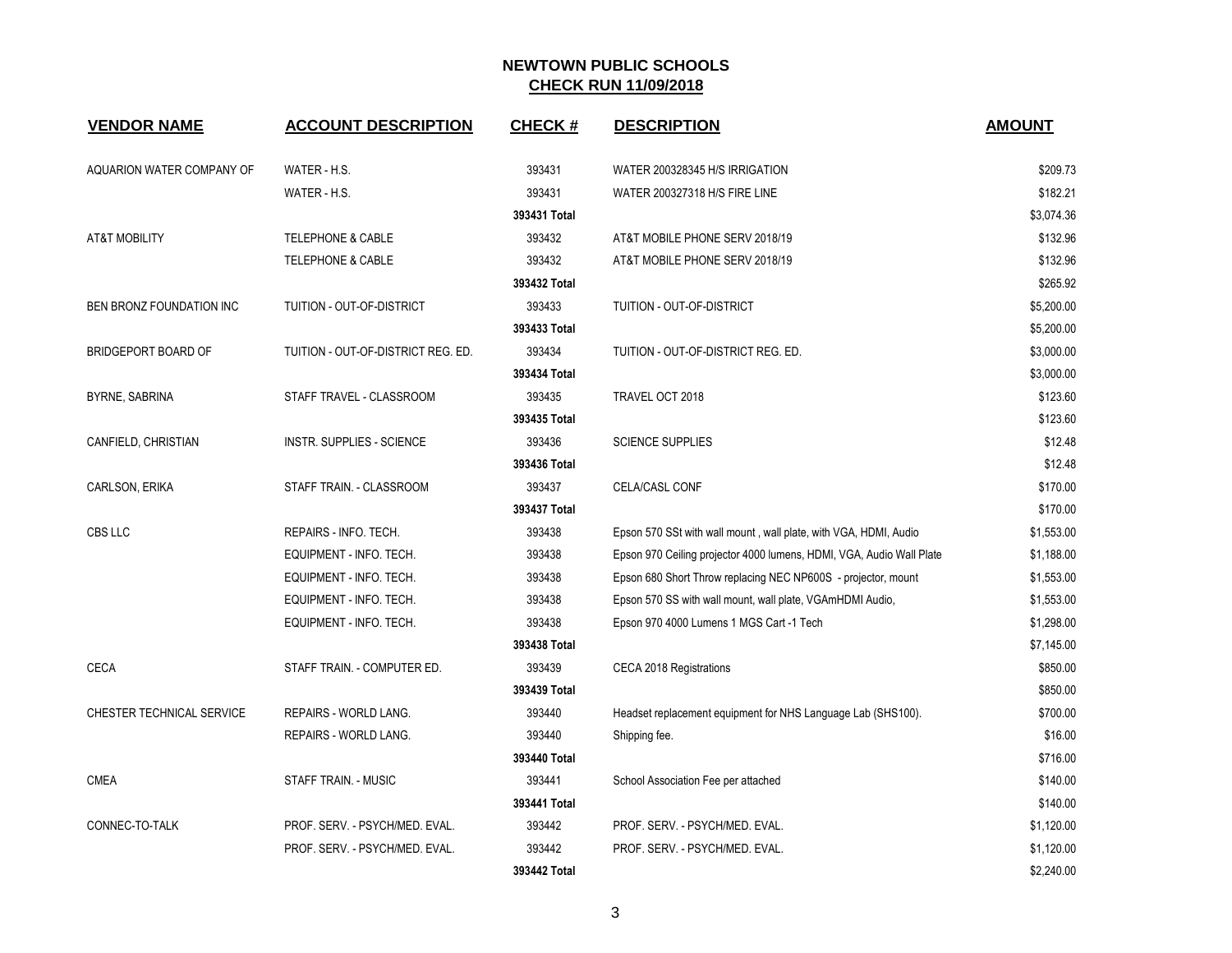| <b>VENDOR NAME</b>         | <b>ACCOUNT DESCRIPTION</b>              | <b>CHECK#</b> | <b>DESCRIPTION</b>                                                | <b>AMOUNT</b> |
|----------------------------|-----------------------------------------|---------------|-------------------------------------------------------------------|---------------|
| DELL MARKETING L.P.        | EQUIPMENT - INFO. TECH.                 | 393443        | Chromebook 338013 Celeron Touch, 4GB Memory and 32GB SSD          | \$7,359.60    |
|                            | EQUIPMENT - INFO. TECH.                 | 393443        | Chrome Education LicenseQUOTE 3000029753522.1                     | \$602.64      |
|                            |                                         | 393443 Total  |                                                                   | \$7,962.24    |
| DEMCO INC.                 | SUPPLIES - LIBRARY                      | 393444        | Assorted supplies, see attached. No shipping                      | \$185.63      |
|                            |                                         | 393444 Total  |                                                                   | \$185.63      |
| <b>DESIGNS &amp; SIGNS</b> | <b>REPAIRS - SPORTS</b>                 | 393445        | Ref. Invoice # 2193847 Replacement Indoor and Outdoor Track&Field | \$5,765.00    |
|                            |                                         | 393445 Total  |                                                                   | \$5,765.00    |
| DEVINE, PAUL               | STAFF TRAVEL - B & G ADMIN.             | 393446        | TRAVEL OCT 2018                                                   | \$116.96      |
|                            |                                         | 393446 Total  |                                                                   | \$116.96      |
| EDUCERE LLC                | <b>TUTORS - HOMEBOUND</b>               | 393447        | <b>TUTORS - HOMEBOUND</b>                                         | \$199.50      |
|                            |                                         | 393447 Total  |                                                                   | \$199.50      |
| EPLUS TECHNOLOGY, INC.     | CONTRACTED SERV. - INFO. TECH.          | 393448        | Managed service Contract                                          | \$16,486.00   |
|                            |                                         | 393448 Total  |                                                                   | \$16,486.00   |
| EPS LITERACY & INTERVENTI  | INSTR. SUPPLIES - SP. ED. PREK-8        | 393449        | PLEASE ORDER AS PER ATTACHED                                      | \$159.75      |
|                            | INSTR. SUPPLIES - SP. ED. PREK-8        | 393449        | <b>SHIPPING</b>                                                   | \$19.15       |
|                            |                                         | 393449 Total  |                                                                   | \$178.90      |
| EVERSOURCE (ELEC-BOE)      | ELECTRICITY - H.                        | 393450        | ELEC 51084633023 27,680.00 KWH                                    | \$4,801.69    |
|                            | ELECTRICITY - S.H.                      | 393450        | ELEC 51466947041 87,936.00 KWH                                    | \$4,127.72    |
|                            | ELECTRICITY - M.G.                      | 393450        | ELEC 51171733009 21,920.00 KWH                                    | \$3,601.29    |
|                            | ELECTRICITY - HOM.                      | 393450        | ELEC 51844633024 52,416.00 KWH                                    | \$8,936.99    |
|                            | ELECTRICITY - M.S.                      | 393450        | ELEC 51352546030 1864.30 KWH                                      | \$427.12      |
|                            | ELECTRICITY - M.S.                      | 393450        | ELEC 51658443072 38,210.00 KWH                                    | \$6,814.41    |
|                            | ELECTRICITY - H.S.                      | 393450        | ELEC 51223253097 20.00 KWH SNACK SHA                              | \$45.98       |
|                            | ELECTRICITY - H.S.                      | 393450        | ELEC 51318375011 3712.00 KWH GREENHOUSE                           | \$517.00      |
|                            | ELECTRICITY - H.S.                      | 393450        | ELEC 51356633040 28.00 KWH IRR                                    | \$46.76       |
|                            | ELECTRICITY - H.S.                      | 393450        | ELEC 51418253076 392,400 KWH                                      | \$60,569.77   |
|                            |                                         | 393450 Total  |                                                                   | \$89,888.73   |
| EVERSOURCE (GAS-BOE)       | PROPANE & NATURAL GAS - HAW.            | 393451        | GAS 57890556004 1,000. CCF                                        | \$1,397.74    |
|                            | PROPANE & NATURAL GAS - S.H.            | 393451        | GAS 57914087044 3,760 CCF                                         | \$3,200.14    |
|                            | PROPANE & NATURAL GAS - M.G.            | 393451        | GAS 57511457020 2,490. CCF                                        | \$2,677.29    |
|                            | PROPANE & NATURAL GAS - RIS.            | 393451        | GAS 57410220032 5,690. CCF                                        | \$4,547.16    |
|                            | <b>PROPANE &amp; NATURAL GAS - RIS.</b> | 393451        | GAS 57526160064 243. CCF                                          | \$297.78      |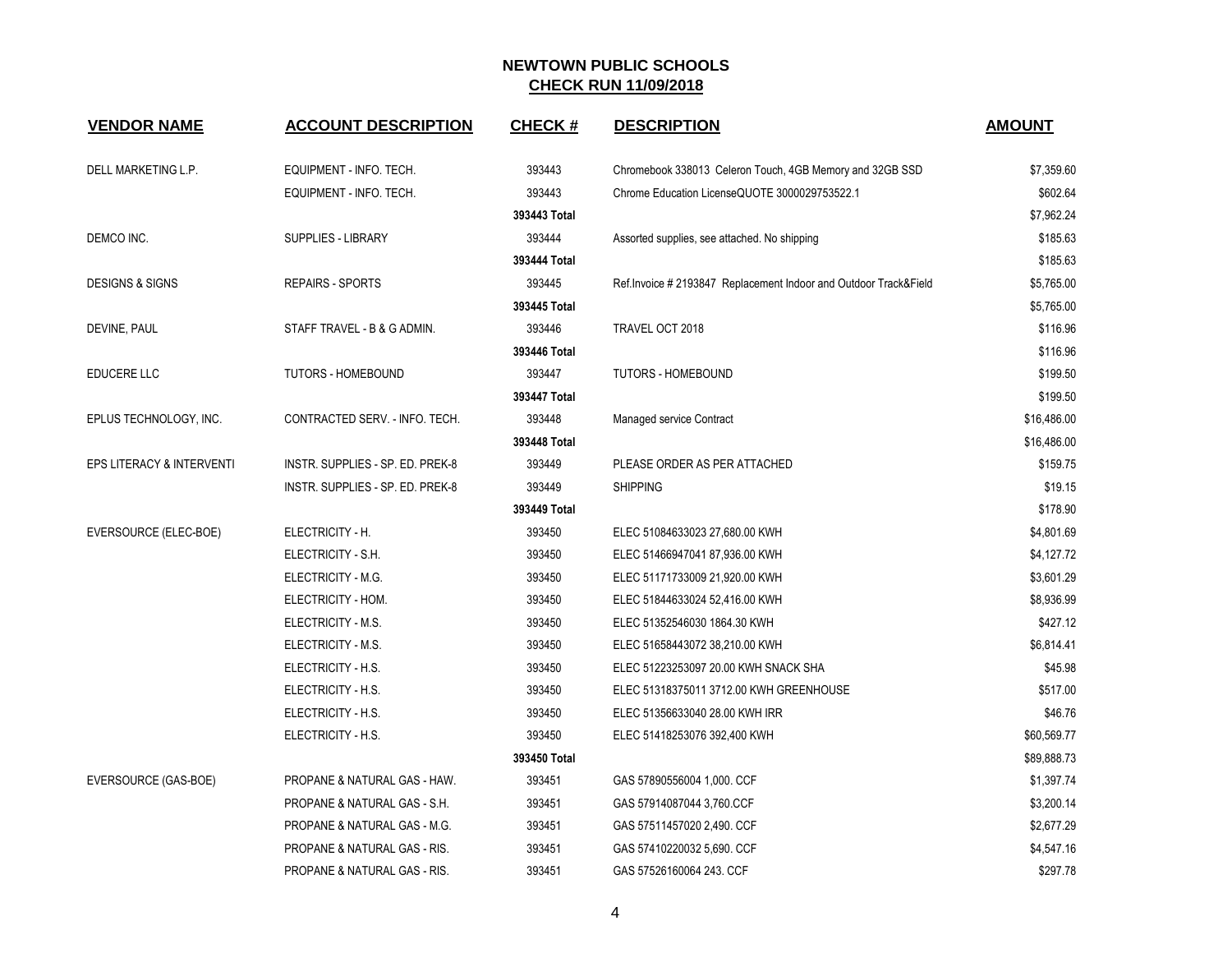| <b>VENDOR NAME</b>               | <b>ACCOUNT DESCRIPTION</b>       | <b>CHECK#</b> | <b>DESCRIPTION</b>                                  | <b>AMOUNT</b> |
|----------------------------------|----------------------------------|---------------|-----------------------------------------------------|---------------|
| EVERSOURCE (GAS-BOE)             | PROPANE & NATURAL GAS - M.S.     | 393451        | GAS 57201350022 3,640. CCF                          | \$3,466.37    |
|                                  | PROPANE & NATURAL GAS - H.S.     | 393451        | GAS 57379855042 225.10 CCF                          | \$298.22      |
|                                  |                                  | 393451 Total  |                                                     | \$15,884.70   |
| <b>F &amp; M ELECTRICAL SUP</b>  | B. & G. REPAIRS - H.S.           | 393452        | <b>EMERGENCY LIGHTS - NHS</b>                       | \$957.90      |
|                                  |                                  | 393452 Total  |                                                     | \$957.90      |
| <b>FINCH SERVICES INC</b>        | REPAIRS - MAINT.                 | 393453        | <b>GATOR REPAIR - NMS</b>                           | \$1,455.94    |
|                                  |                                  | 393453 Total  |                                                     | \$1,455.94    |
| <b>FISHER SCIENTIFIC</b>         | INSTR. SUPPLIES - SCIENCE        | 393454        | SEE ATTACHED LIST-                                  | \$44.64       |
|                                  | <b>INSTR. SUPPLIES - SCIENCE</b> | 393454        | SEE ATTACHED LIST-                                  | \$120.72      |
|                                  | <b>INSTR. SUPPLIES - SCIENCE</b> | 393454        | SEE ATTACHED LIST-                                  | \$34.94       |
|                                  |                                  | 393454 Total  |                                                     | \$200.30      |
| FOLLETT SCHOOL SOLUTIONS         | <b>SUPPLIES - LIBRARY</b>        | 393455        | Books. Please see attached.                         | \$2,229.51    |
|                                  | SUPPLIES - LIBRARY               | 393455        | EBooks, please see attached.                        | \$16.00       |
|                                  | <b>SUPPLIES - LIBRARY</b>        | 393455        | Books. Please see attached.                         | \$886.98      |
|                                  | SUPPLIES - LIBRARY               | 393455        | Books. Please see attached.                         | \$188.82      |
|                                  | SUPPLIES - LIBRARY               | 393455        | A/V titles, please see attached.                    | \$219.76      |
|                                  | SUPPLIES - LIBRARY               | 393455        | Cataloging/processing books.                        | \$115.44      |
|                                  | <b>TEXTBOOKS - SOC. STUDIES</b>  | 393455        | AP AMER GOV                                         | (\$661.77)    |
|                                  | <b>TEXTBOOKS - SOC. STUDIES</b>  | 393455        | AP AMER GOV                                         | \$220.59      |
|                                  | SUPPLIES - LIBRARY               | 393455        | Poly Book Labels - no shipping - sales order 822643 | \$99.67       |
|                                  |                                  | 393455 Total  |                                                     | \$3,315.00    |
| <b>GOLDIE AND LIBRO MUSIC CE</b> | <b>REPAIRS - MUSIC</b>           | 393456        | <b>INSTRUMENT REPAIRS</b>                           | \$49.75       |
|                                  | <b>REPAIRS - MUSIC</b>           | 393456        | <b>INSTRUMENT REPAIRS</b>                           | \$100.00      |
|                                  |                                  | 393456 Total  |                                                     | \$149.75      |
| GOMBOS, KATHLEEN                 | STAFF TRAIN. - ADMIN.            | 393457        | TRAVEL & PARKING ARCH SUMMIT ED                     | \$124.67      |
|                                  | STAFF TRAVEL - ADMIN.            | 393457        | TRAVEL, AIRPORT PARKING & HOTEL                     | \$887.09      |
|                                  |                                  | 393457 Total  |                                                     | \$1,011.76    |
| GOVCONNECTION, INC.              | <b>REPAIRS - LIBRARY</b>         | 393458        | Replace ment lamp for Mitsubishi Replacement bulb   | \$99.76       |
|                                  |                                  | 393458 Total  |                                                     | \$99.76       |
| <b>GRAINGER</b>                  | <b>B&amp;G SUPPLIES - MAINT.</b> | 393459        | SAFETY VESTS 3XL - MAINT SUPPLIES                   | \$71.76       |
|                                  |                                  | 393459 Total  |                                                     | \$71.76       |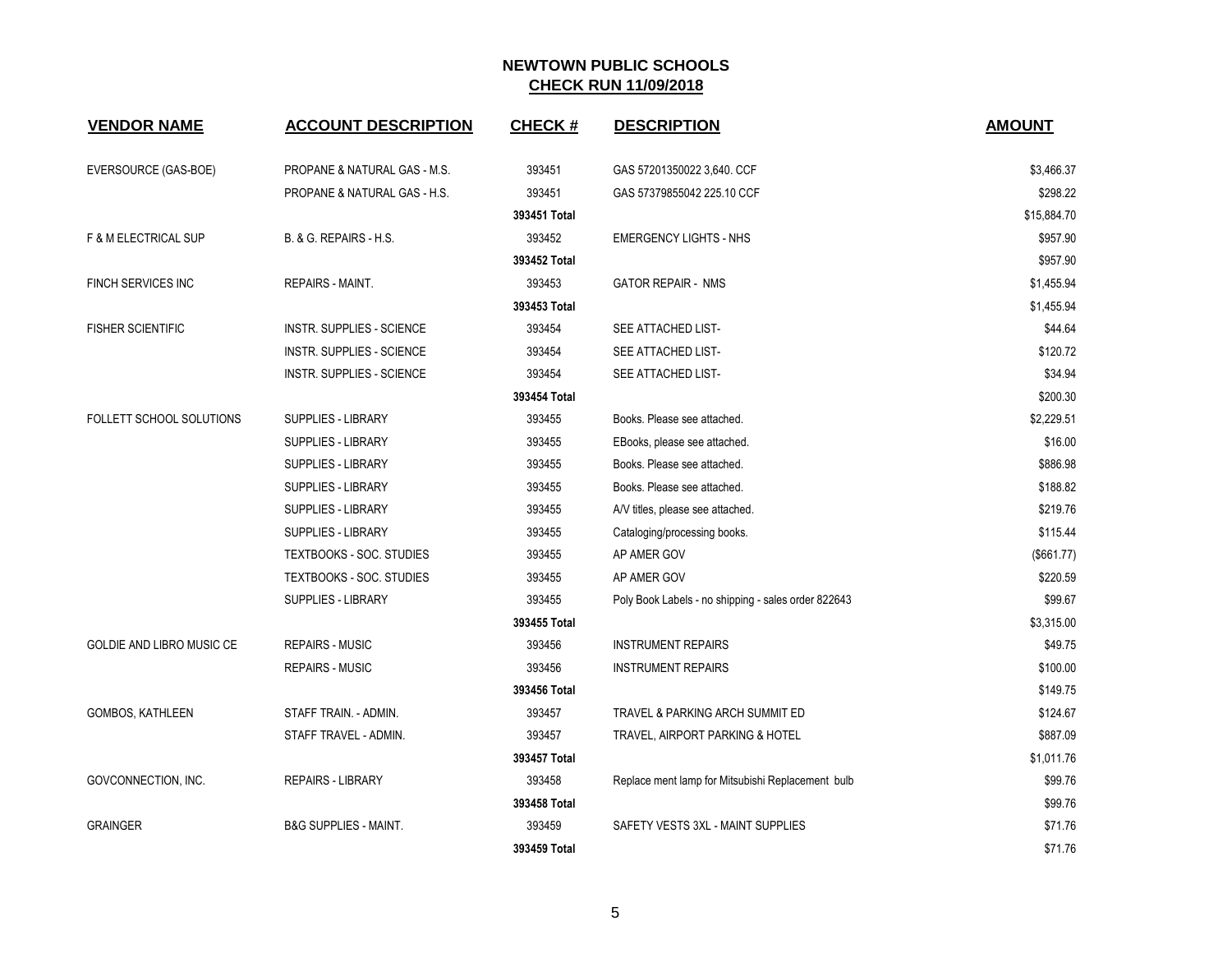| <b>VENDOR NAME</b>              | <b>ACCOUNT DESCRIPTION</b>          | <b>CHECK#</b> | <b>DESCRIPTION</b>                                                     | <b>AMOUNT</b> |
|---------------------------------|-------------------------------------|---------------|------------------------------------------------------------------------|---------------|
|                                 |                                     |               |                                                                        |               |
| <b>GRIMALDI, MARIANNE</b>       | OFF. SUPPLIES - ADMIN.              | 393460        | OFFICE SUPPLIES                                                        | \$24.98       |
|                                 |                                     | 393460 Total  |                                                                        | \$24.98       |
| HARRISON, TRENT                 | INSTR. SUPPLIES - SCIENCE           | 393461        | <b>SCIENCE SUPPLIES</b>                                                | \$87.90       |
|                                 |                                     | 393461 Total  |                                                                        | \$87.90       |
| <b>HAT CITY PAPER &amp; SUP</b> | <b>B&amp;G SUPPLIES - CUSTODIAL</b> | 393462        | PAPER PRODUCTS, GARBAGE CANS, MOP BUCKETS, SQUEEGEES                   | \$2,826.56    |
|                                 |                                     | 393462 Total  |                                                                        | \$2,826.56    |
| HB COMMUNICATIONS INC.          | EQUIPMENT - INFO. TECH.             | 393463        | Epson PowerLite 970                                                    | \$1,290.00    |
|                                 | EQUIPMENT - INFO. TECH.             | 393463        | Wall Plates, Cables, Mountes, Pipes, Labor to remove old projector     | \$1,051.00    |
|                                 |                                     | 393463 Total  |                                                                        | \$2,341.00    |
| HUSSEY SEATING COMPANY          | B. & G. REPAIRS - M.G.              | 393464        | SAFETY CABLES FOR CLIMBING ROPE - MG                                   | \$1,190.00    |
|                                 |                                     | 393464 Total  |                                                                        | \$1,190.00    |
| <b>IACIOFANO, BETH</b>          | <b>INSTR. SUPPLIES - CLASSROOM</b>  | 393465        | <b>CARPET SQUARES</b>                                                  | \$116.06      |
|                                 |                                     | 393465 Total  |                                                                        | \$116.06      |
| INSTITUTE FOR ED. DE            | STAFF TRAIN. - SCIENCE              | 393466        | Conference registration for Jen Hayducky and Val LeBlanc per attached. | \$518.00      |
|                                 |                                     | 393466 Total  |                                                                        | \$518.00      |
| <b>ITSAVVY LLC</b>              | INSTR. SUPPLIES - INFO. TECH.       | 393467        | Power Adapter for HP Elite 840, Part # 16506091                        | \$146.16      |
|                                 |                                     | 393467 Total  |                                                                        | \$146.16      |
| J.C. MUSIC, LLC                 | <b>INSTR. SUPPLIES - MUSIC</b>      | 393468        | Instructional supplies music  free shipping                            | \$202.50      |
|                                 | <b>REPAIRS - MUSIC</b>              | 393468        | For instrument repairs needed throughout the school year.              | \$9.31        |
|                                 |                                     | 393468 Total  |                                                                        | \$211.81      |
| JUNE, KELLIE                    | STAFF TRAVEL - INFO. TECH.          | 393469        | Intra District travel and training classes                             | \$12.54       |
|                                 | STAFF TRAVEL - INFO. TECH.          | 393469        | Intra District travel and training classes                             | \$46.87       |
|                                 |                                     | 393469 Total  |                                                                        | \$59.41       |
| KENNEDY, DANIELLE               | STAFF TRAVEL - PUPIL SERV.          | 393470        | TRAVEL 08/22-10/30/18                                                  | \$42.07       |
|                                 |                                     | 393470 Total  |                                                                        | \$42.07       |
| MACHADO, ANA PAULA DR.          | MEDICAL ADVISOR - HEALTH ADMIN      | 393471        | MEDICAL DIRECTOR NOV 2018                                              | \$1,000.00    |
|                                 |                                     | 393471 Total  |                                                                        | \$1,000.00    |
| MASON W.B. INC.                 | INSTR. SUPPLIES - SCIENCE           | 393472        | MARKERS, COLORED PENCILS, CALENDAR, PENS, TACKS                        | \$26.70       |
|                                 | OFF. SUPPLIES - BUS. SERV.          | 393472        | SUPPLIES 2018/19                                                       | \$34.39       |
|                                 | OFF. SUPPLIES - BUS. SERV.          | 393472        | <b>SUPPLIES 2018/19</b>                                                | \$65.76       |
|                                 | INSTR. SUPPLIES - CLASSROOM         | 393472        | Binders, sheet protectors & name tags- no shipping                     | \$13.30       |
|                                 | OTHER SUPPLIES - STAFF DEVELOP.     | 393472        | Responsive Classroom Supplies                                          | \$32.00       |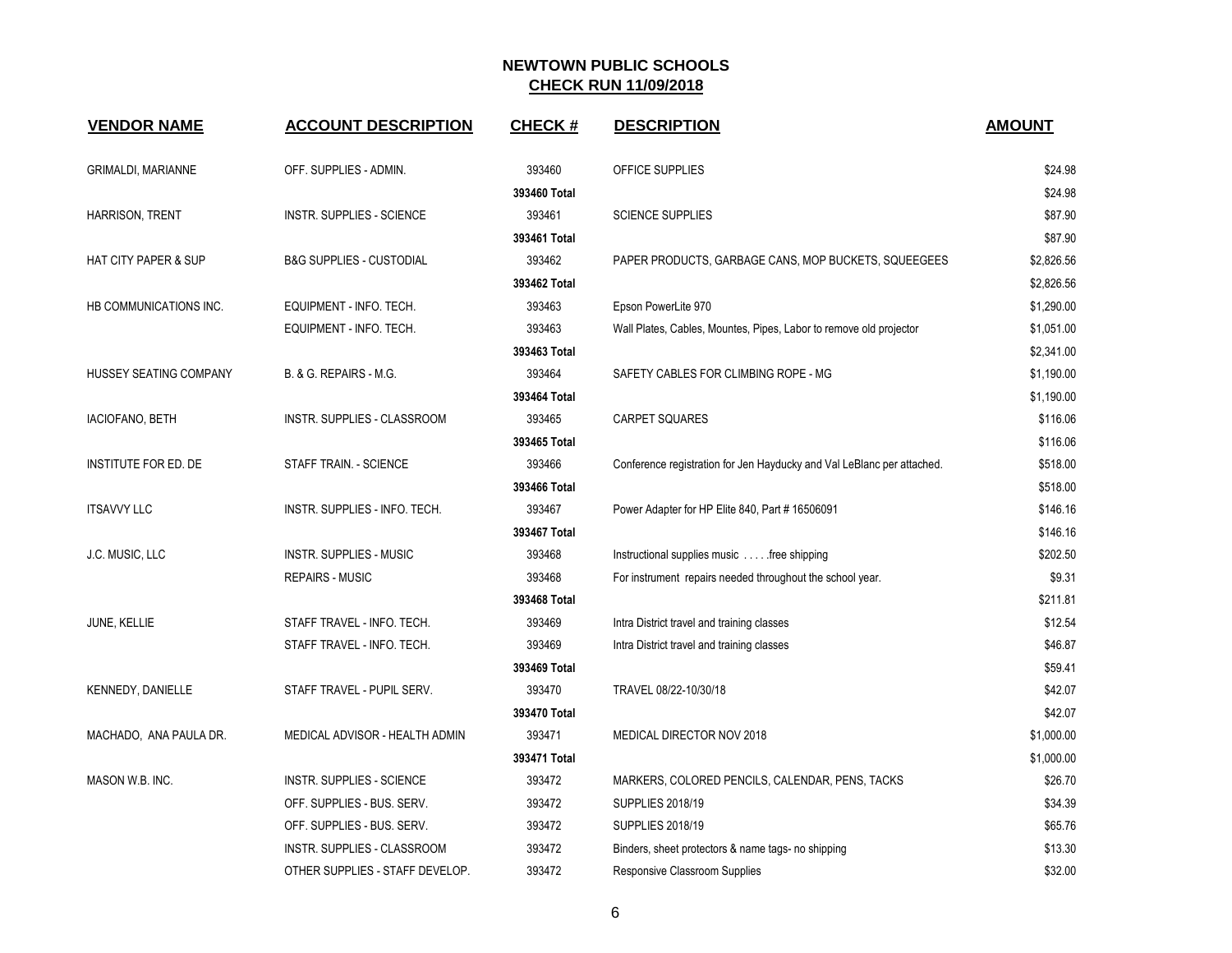| <b>VENDOR NAME</b>            | <b>ACCOUNT DESCRIPTION</b>       | <b>CHECK#</b> | <b>DESCRIPTION</b>                                          | <b>AMOUNT</b> |
|-------------------------------|----------------------------------|---------------|-------------------------------------------------------------|---------------|
| MASON W.B. INC.               | <b>B&amp;G SUPPLIES - ADMIN.</b> | 393472        | BOTTLED WATER - MAINT DEPT.                                 | \$41.93       |
|                               | INSTR. SUPPLIES - WORLD LANG.    | 393472        | WL Dept supplies: Cardstock (green, teal, assorted, ivory)  | \$191.44      |
|                               | INSTR. SUPPLIES - SOC. STUDIES   | 393472        | SS Dept supplies: White and colored index cards (3x5), (12) | \$33.55       |
|                               |                                  | 393472 Total  |                                                             | \$439.07      |
| MCFADDEN, BETTY               | STAFF TRAIN. - ADMIN.            | 393473        | PRINCIPALS MEETING                                          | \$102.18      |
|                               |                                  | 393473 Total  |                                                             | \$102.18      |
| <b>MEMOLI, MATT</b>           | <b>INSTR. SUPPLIES - SPORTS</b>  | 393474        | NFHS SUBSCRIPTION, VERIZON & RAMPS                          | \$179.46      |
|                               | STAFF TRAVEL - CLASSROOM         | 393474        | TRAVEL SPORTS 08/11-11/03/18                                | \$300.40      |
|                               |                                  | 393474 Total  |                                                             | \$479.86      |
| <b>MITCHELL</b>               | FUEL FOR VEHICLES - TRANS.       | 393475        | PROPANE 450.0 GAS                                           | \$580.50      |
|                               | FUEL FOR VEHICLES - TRANS.       | 393475        | PROPANE 450.0 GAS                                           | \$580.50      |
|                               | FUEL FOR VEHICLES - TRANS.       | 393475        | PROPANE 1000.0 GAS                                          | \$1,290.00    |
|                               | FUEL FOR VEHICLES - TRANS.       | 393475        | PROPANE 660.0 GAS                                           | \$851.40      |
|                               | FUEL FOR VEHICLES - TRANS.       | 393475        | PROPANE 700.0 GAS                                           | \$903.00      |
|                               | FUEL FOR VEHICLES - TRANS.       | 393475        | PROPANE 700.0 GAS                                           | \$903.00      |
|                               | FUEL FOR VEHICLES - TRANS.       | 393475        | PROPANE 600.0 GAS                                           | \$774.00      |
|                               | FUEL FOR VEHICLES - TRANS.       | 393475        | PROPANE 600.0 GAS                                           | \$774.00      |
|                               | FUEL FOR VEHICLES - TRANS.       | 393475        | PROPANE 700.0 GAS                                           | \$903.00      |
|                               | FUEL FOR VEHICLES - TRANS.       | 393475        | PROPANE 700.0 GAS                                           | \$903.00      |
|                               |                                  | 393475 Total  |                                                             | \$8,462.40    |
| MORSE & CO, E.A.              | <b>REPAIRS - CUSTODIAL</b>       | 393476        | <b>CUSTODIAL MACHINE REPAIR - NHS</b>                       | \$2,781.36    |
|                               |                                  | 393476 Total  |                                                             | \$2,781.36    |
| <b>NEW ENGLAND SPORTSWEAR</b> | <b>INSTR. SUPPLIES - SPORTS</b>  | 393477        | Ref Inv# 2649 (15) Practice Football Pants                  | \$225.00      |
|                               |                                  | 393477 Total  |                                                             | \$225.00      |
| NEWELL, KAREN                 | STAFF TRAVEL - PUPIL SERV.       | 393478        | TRAVEL OCT 2018                                             | \$40.77       |
|                               |                                  | 393478 Total  |                                                             | \$40.77       |
| NEWTOWN FOOD SERVICES         | CONTRACTED SERV. - B.O.E.        | 393479        | <b>BOE SETUP</b>                                            | \$100.00      |
|                               | OFF. SUPPLIES - ADMIN.           | 393479        | For professional development refreshments                   | \$24.00       |
|                               |                                  | 393479 Total  |                                                             | \$124.00      |
| NORCOM CT                     | <b>REPAIRS - SECURITY</b>        | 393480        | One (1) replacement Motorola XPR-3500 two-way Radio         | \$631.95      |
|                               | <b>REPAIRS - SECURITY</b>        | 393480        | Repair and Replace Lithium Battery for HAW ERT Radio        | \$130.50      |
|                               |                                  | 393480 Total  |                                                             | \$762.45      |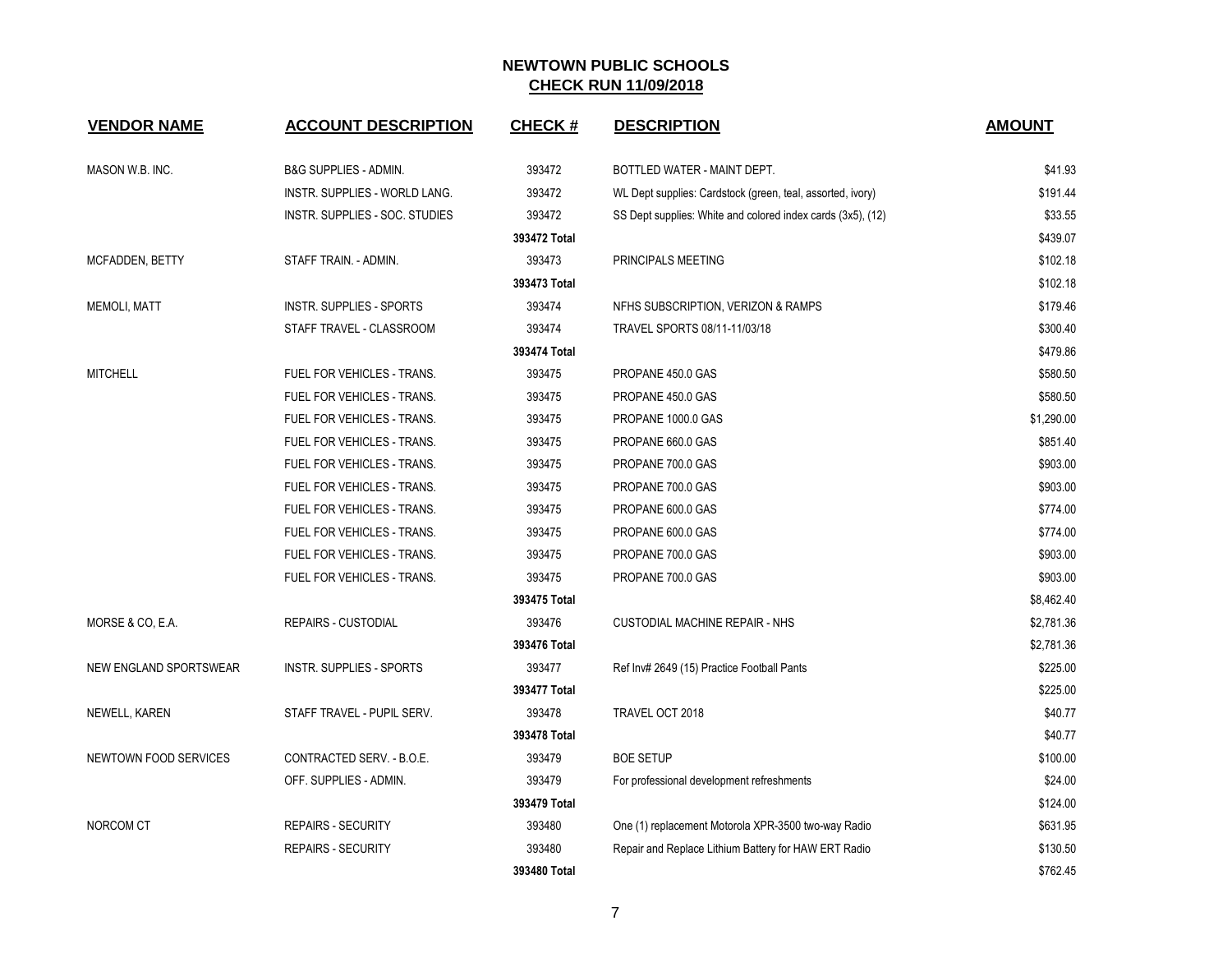| <b>VENDOR NAME</b>        | <b>ACCOUNT DESCRIPTION</b>  | <b>CHECK#</b> | <b>DESCRIPTION</b>                                              | <b>AMOUNT</b> |
|---------------------------|-----------------------------|---------------|-----------------------------------------------------------------|---------------|
| NORTHEAST SCOREBOARDS LLC | <b>REPAIRS - SPORTS</b>     | 393481        | REF INV#10323 Repair Stadium Scoreboard                         | \$285.00      |
|                           |                             | 393481 Total  |                                                                 | \$285.00      |
| NOVUS INSIGHT INC.        | EQUIPMENT - INFO. TECH.     | 393482        | Datacenter and Cloud Resources HOSSA117 w/ ConnectWise Automate | \$17,988.00   |
|                           | EQUIPMENT - INFO. TECH.     | 393482        | CTIERIII17 - Consulting Time, Tier III Lever staff resources    | \$6,600.00    |
|                           |                             | 393482 Total  |                                                                 | \$24,588.00   |
| OFFICE DEPOT, INC         | INSTR. SUPPLIES - CLASSROOM | 393483        | The Ult. Read Aloud - No Shipping                               | \$179.94      |
|                           |                             | 393483 Total  |                                                                 | \$179.94      |
| ONORATO, HEATHER A.       | THERAPISTS - OT/PT          | 393484        | THERAPISTS - OT/PT                                              | \$1,839.20    |
|                           |                             | 393484 Total  |                                                                 | \$1,839.20    |
| PCM-G                     | EQUIPMENT - INFO. TECH.     | 393485        | PCMG Part #40440623                                             | \$5,292.50    |
|                           |                             | 393485 Total  |                                                                 | \$5,292.50    |
| PERKINS SCHOOL FOR THE BL | TUITION - OUT-OF-DISTRICT   | 393486        | TUITION - OUT-OF-DISTRICT                                       | \$25,933.38   |
|                           |                             | 393486 Total  |                                                                 | \$25,933.38   |
| PETTY CASH - HAW          | STAFF TRAIN. - ADMIN.       | 393487        | PETTY CASH                                                      | \$16.18       |
|                           | <b>REPAIRS - ADMIN.</b>     | 393487        | PETTY CASH                                                      | \$20.28       |
|                           | POSTAGE - ADMIN.            | 393487        | PETTY CASH                                                      | \$10.99       |
|                           | OFF. SUPPLIES - ADMIN.      | 393487        | PETTY CASH                                                      | \$7.25        |
|                           | <b>ACTIVITIES SALARIES</b>  | 393487        | PETTY CASH                                                      | \$27.93       |
|                           | INSTR. SUPPLIES - CLASSROOM | 393487        | PETTY CASH                                                      | \$12.99       |
|                           |                             | 393487 Total  |                                                                 | \$95.62       |
| POWERSCHOOL GROUP LLC     | PROF. SERV. - BUS. SERV     | 393488        | EFINANCE PLUS PROJECT MANAGEMENT T&M                            | \$315.00      |
|                           |                             | 393488 Total  |                                                                 | \$315.00      |
| PURCELL, MARK             | STAFF TRAIN. - B&G ADMIN.   | 393489        | CONTRACTOR & PLUMBER LICENSE RENEWAL                            | \$340.00      |
|                           |                             | 393489 Total  |                                                                 | \$340.00      |
| QUILL CORPORATION         | SUPPLIES - LIBRARY          | 393490        | Office mate desk top sorter                                     | \$9.09        |
|                           | INSTR. SUPPLIES - CLASSROOM | 393490        | Instructional supplies - classroom Free shipping                | \$605.12      |
|                           | INSTR. SUPPLIES - CLASSROOM | 393490        | Instructional supplies - classroom Free shipping                | \$138.00      |
|                           |                             | 393490 Total  |                                                                 | \$752.21      |
| RADACHOWSKY, JENNIFER     | STAFF TRAVEL - PUPIL SERV.  | 393491        | TRAVEL OCT 2018                                                 | \$27.47       |
|                           |                             | 393491 Total  |                                                                 | \$27.47       |
| RIDDELL/ ALL AMERICAN SPO | <b>REPAIRS - SPORTS</b>     | 393492        | Inv #950763050 Hardware for Football Helmets                    | \$215.18      |
|                           |                             | 393492 Total  |                                                                 | \$215.18      |